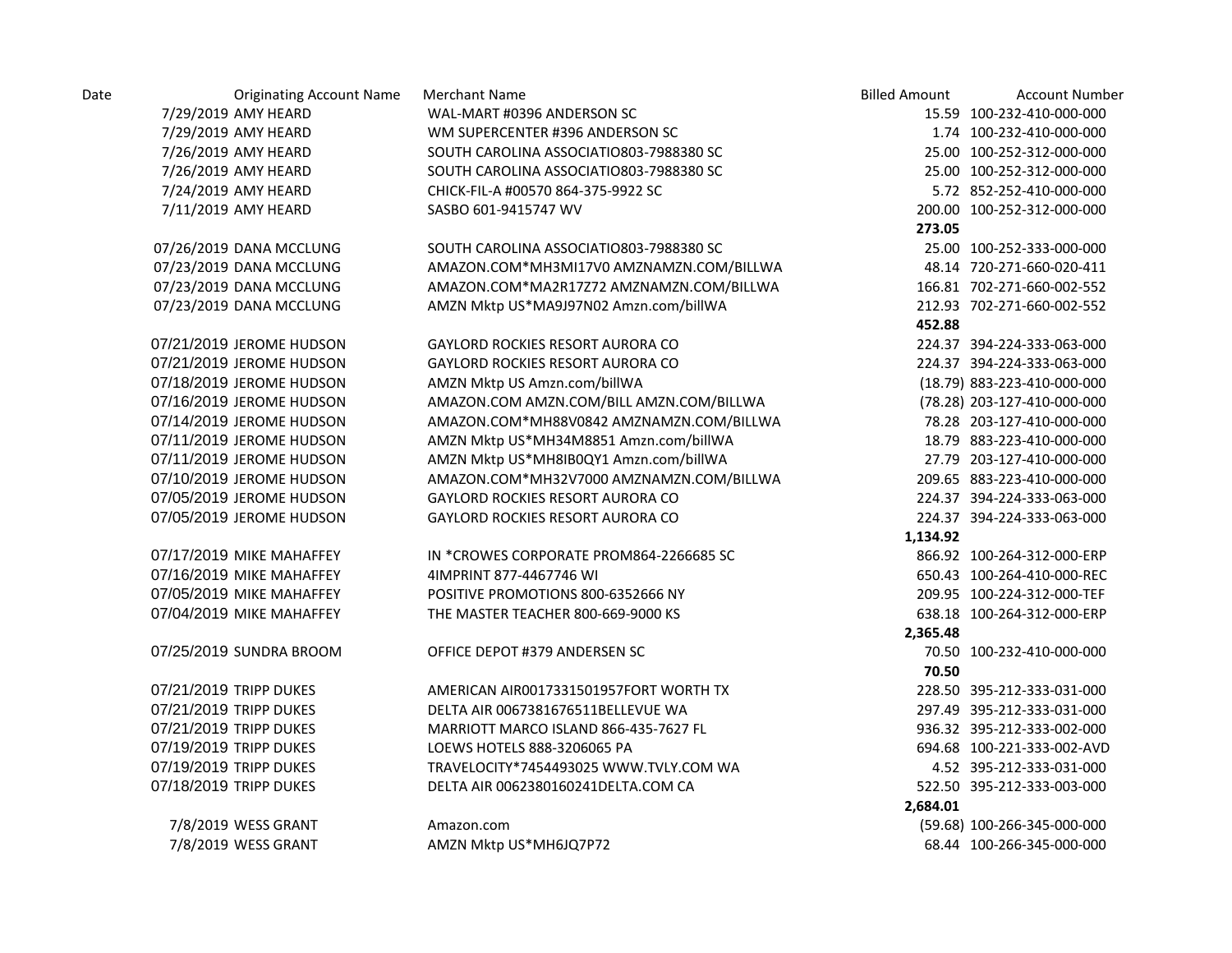| 7/8/2019 WESS GRANT  | AMZN Mktp US*MH4CQ2B71  | 282.36 600-256-410-031-000 |
|----------------------|-------------------------|----------------------------|
| 7/8/2019 WESS GRANT  | SLED BACKGROUND CHECK   | 26.00 100-254-312-000-SLD  |
| 7/8/2019 WESS GRANT  | SLED BACKGROUND CHECK   | 26.00 100-254-312-000-SLD  |
| 7/8/2019 WESS GRANT  | SLED BACKGROUND CHECK   | 26.00 100-254-312-000-SLD  |
| 7/9/2019 WESS GRANT  | AMZN Mktp US*MH5G90XQ2  | 17.11 100-266-345-000-000  |
| 7/10/2019 WESS GRANT | SLED BACKGROUND CHECK   | 26.00 600-256-640-000-000  |
| 7/10/2019 WESS GRANT | SLED BACKGROUND CHECK   | 26.00 600-256-640-000-000  |
| 7/10/2019 WESS GRANT | SLED BACKGROUND CHECK   | 26.00 600-256-640-000-000  |
| 7/11/2019 WESS GRANT | SLED BACKGROUND CHECK   | 8.00 100-255-323-000-000   |
| 7/11/2019 WESS GRANT | SLED BACKGROUND CHECK   | 8.00 100-255-323-000-000   |
| 7/11/2019 WESS GRANT | SLED BACKGROUND CHECK   | 8.00 100-255-323-000-000   |
| 7/11/2019 WESS GRANT | SLED BACKGROUND CHECK   | 8.00 100-255-323-000-000   |
| 7/11/2019 WESS GRANT | SLED BACKGROUND CHECK   | 26.00 100-254-312-000-SLD  |
| 7/15/2019 WESS GRANT | AMZN Mktp US*MH8RB6SO2  | 189.37 100-266-345-000-000 |
| 7/15/2019 WESS GRANT | AMZN Mktp US*MH88K4S12  | 72.02 100-266-345-000-000  |
| 7/15/2019 WESS GRANT | SLED BACKGROUND CHECK   | 8.00 100-255-323-000-000   |
| 7/15/2019 WESS GRANT | SLED BACKGROUND CHECK   | 8.00 100-255-323-000-000   |
| 7/15/2019 WESS GRANT | SLED BACKGROUND CHECK   | 8.00 100-255-323-000-000   |
| 7/16/2019 WESS GRANT | AMZN Mktp US*MGH8BV09W2 | 167.77 100-266-345-000-000 |
| 7/17/2019 WESS GRANT | BESTBUYCOM05893         | 160.48 100-266-345-000-000 |
| 7/23/2019 WESS GRANT | AMAZON.COM*MA8LV6JE2    | 56.82 100-266-345-000-000  |
| 7/23/2019 WESS GRANT | SLED BACKGROUND CHECK   | 8.00 100-255-323-000-000   |
| 7/23/2019 WESS GRANT | SLED BACKGROUND CHECK   | 8.00 100-255-323-000-000   |
| 7/23/2019 WESS GRANT | SLED BACKGROUND CHECK   | 8.00 100-255-323-000-000   |
| 7/24/2019 WESS GRANT | SLED BACKGROUND CHECK   | 26.00 600-256-640-000-000  |
| 7/24/2019 WESS GRANT | SLED BACKGROUND CHECK   | 26.00 600-256-640-000-000  |
| 7/24/2019 WESS GRANT | SLED BACKGROUND CHECK   | 26.00 600-256-640-000-000  |
| 7/24/2019 WESS GRANT | SLED BACKGROUND CHECK   | 26.00 600-256-640-000-000  |
| 7/24/2019 WESS GRANT | SLED BACKGROUND CHECK   | 26.00 600-256-640-000-000  |
| 7/24/2019 WESS GRANT | SLED BACKGROUND CHECK   | 26.00 600-256-640-000-000  |
| 7/24/2019 WESS GRANT | SLED BACKGROUND CHECK   | 26.00 600-256-640-000-000  |
| 7/24/2019 WESS GRANT | SLED BACKGROUND CHECK   | 26.00 600-256-640-000-000  |
| 7/24/2019 WESS GRANT | SLED BACKGROUND CHECK   | 8.00 100-255-323-000-000   |
| 7/25/2019 WESS GRANT | WEB*NETWORKSOLUTIONS    | 1.99 100-266-345-000-000   |
| 7/29/2019 WESS GRANT | A4LEARNENVIRONMENTS     | 135.00 850-266-410-000-000 |
| 7/30/2019 WESS GRANT | <b>EASY CLOCKING</b>    | 500.00 100-266-445-000-000 |
| 7/31/2019 WESS GRANT | WAL-MART #0396          | 72.22 850-266-410-000-000  |
| 8/1/2019 WESS GRANT  | <b>ESPRESSOPARTS</b>    | 144.05 600-256-410-031-000 |
|                      |                         |                            |

7/8/2019 WESS GRANT SLED BACKGROUND CHECK 26.00 100-254-312-000-SLD 7/8/2019 WESS GRANT SLED BACKGROUND CHECK 26.00 100-254-312-000-SLD 7/8/2019 WESS GRANT SLED BACKGROUND CHECK 26.00 100-254-312-000-SLD 7/9/2019 WESS GRANT AMZN Mktp US\*MH5G90XQ2 17.11 100-266-345-000-000 7/10/2019 WESS GRANT SLED BACKGROUND CHECK 26.00 600-256-640-000-000 7/10/2019 WESS GRANT SLED BACKGROUND CHECK 26.00 600-256-640-000-000 7/10/2019 WESS GRANT SLED BACKGROUND CHECK 26.00 600-256-640-000-000 7/11/2019 WESS GRANT SLED BACKGROUND CHECK 8.00 100-255-323-000-000 7/11/2019 WESS GRANT SLED BACKGROUND CHECK 8.00 100-255-323-000-000 7/11/2019 WESS GRANT SLED BACKGROUND CHECK 8.00 100-255-323-000-000 7/11/2019 WESS GRANT SLED BACKGROUND CHECK 8.00 100-255-323-000-000 7/11/2019 WESS GRANT SLED BACKGROUND CHECK 26.00 100-254-312-000-SLD 7/15/2019 WESS GRANT AMZN Mktp US\*MH8RB6SO2 189.37 100-266-345-000-000 7/15/2019 WESS GRANT AMZN Mktp US\*MH88K4S12 72.02 100-266-345-000-000 7/15/2019 WESS GRANT SLED BACKGROUND CHECK 8.00 100-255-323-000-000 7/15/2019 WESS GRANT SLED BACKGROUND CHECK 8.00 100-255-323-000-000 7/15/2019 WESS GRANT SLED BACKGROUND CHECK 8.00 100-255-323-000-000 7/16/2019 WESS GRANT AMZN Mktp US\*MGH8BV09W2 167.77 100-266-345-000-000 160.48 100-266-345-000-000 7/23/2019 WESS GRANT AMAZON.COM\*MA8LV6JE2 56.82 100-266-345-000-000 7/23/2019 WESS GRANT SLED BACKGROUND CHECK 8.00 100-255-323-000-000 7/23/2019 WESS GRANT SLED BACKGROUND CHECK 8.00 100-255-323-000-000 7/23/2019 WESS GRANT SLED BACKGROUND CHECK 8.00 100-255-323-000-000 7/24/2019 WESS GRANT SLED BACKGROUND CHECK 26.00 600-256-640-000-000 7/24/2019 WESS GRANT SLED BACKGROUND CHECK 26.00 600-256-640-000-000 7/24/2019 WESS GRANT SLED BACKGROUND CHECK 26.00 600-256-640-000-000 7/24/2019 WESS GRANT SLED BACKGROUND CHECK 26.00 600-256-640-000-000 7/24/2019 WESS GRANT SLED BACKGROUND CHECK 26.00 600-256-640-000-000 7/24/2019 WESS GRANT SLED BACKGROUND CHECK 26.00 600-256-640-000-000 7/24/2019 WESS GRANT SLED BACKGROUND CHECK 26.00 600-256-640-000-000 7/24/2019 WESS GRANT SLED BACKGROUND CHECK 26.00 600-256-640-000-000 7/24/2019 WESS GRANT SLED BACKGROUND CHECK 8.00 100-255-323-000-000 7/25/2019 WESS GRANT WEB\*NETWORKSOLUTIONS 1.99 100-266-345-000-000 7/29/2019 WESS GRANT A4LEARNENVIRONMENTS 135.00 850-266-410-000-000 500.00 100-266-445-000-000 72.22 850-266-410-000-000 144.05 600-256-410-031-000  **2,285.95 9,266.79**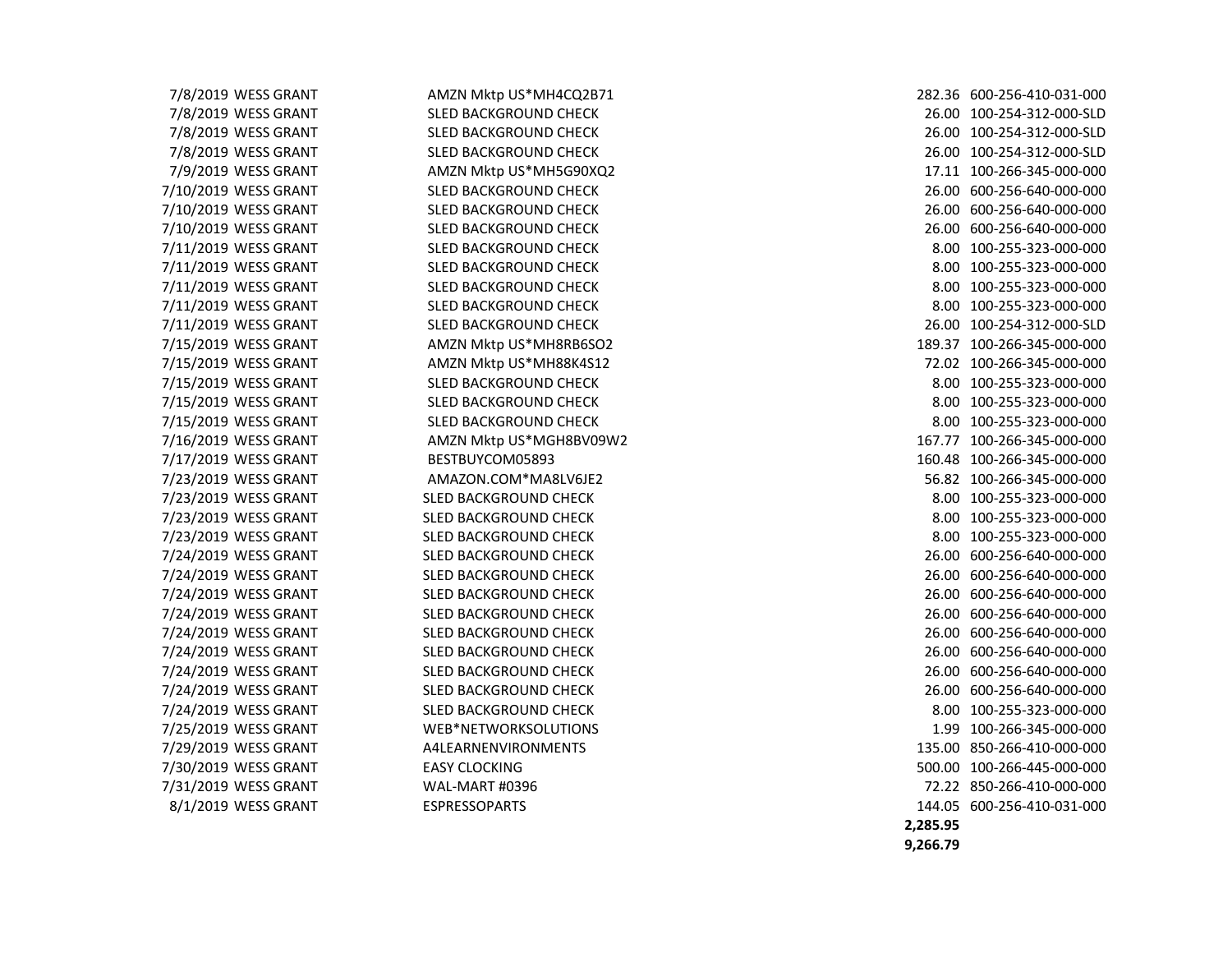**SUPPLIES** SUPPLIES PURCHASED SERVICES PURCHASED SERVICES SUPPLIES PURCHASED SERVICES

TRIPS AND CONFERENCES MISCELLANEOUS EXPENSE YEARBOOK EXPENSE YEARBOOK EXPENSE

TRIPS/ PD TRIPS/ PD SUPPLIES SUPPLIES- LD/DD/OHI, SUPPLEMENTAL SUPPLIES- LD/DD/OHI, SUPPLEMENTAL SUPPLIES SUPPLIES- LD/DD/OHI, SUPPLEMENTAL SUPPLIES TRIPS/ PD TRIPS/ PD

EMPLOYEE RECOGNITION PROGRAM RECRUITING SUPPLIES TEACHER EFFECTIVENESS EMPLOYEE RECOGNITION PROGRAM

SUPPLIES

TRIPS AND CONFERENCES TRIPS AND CONFERENCES TRIPS AND CONFERENCES AVID TRAINING TRIPS AND CONFERENCES TRIPS AND CONFERENCES

TECHNOLOGY INFRASTRUCTURE TECHNOLOGY INFRASTRUCTURE